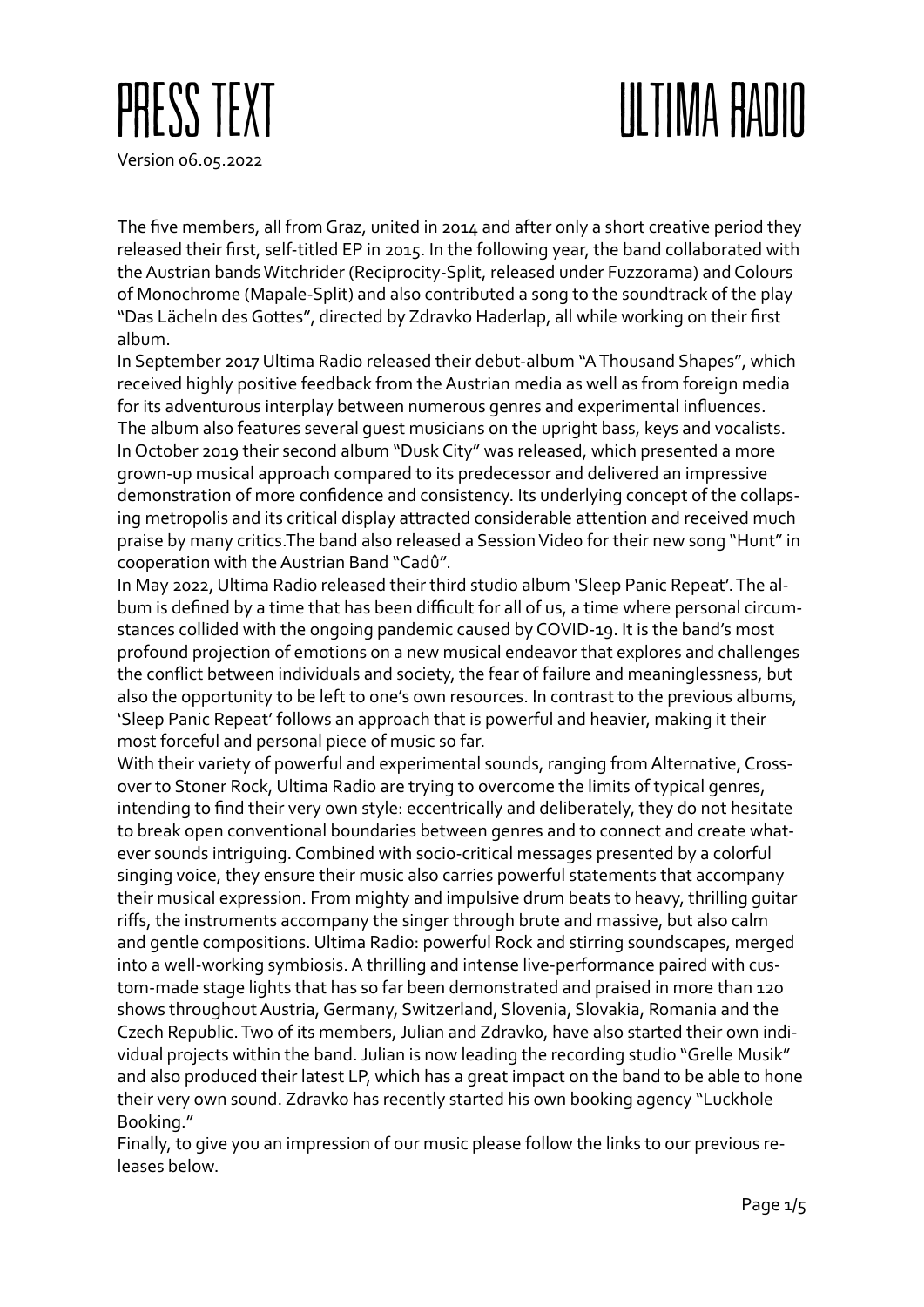

## III TIMA RADIO

Previous releases:

06.05.2022 - Sleep Panic Repeat (3rd LP) https://www.youtube.com/watch?v=LB4B\_z0fb5o

22.04.2022 - Animals (Single) https://www.youtube.com/watch?v=X73FR7QBLlU

18.02.2022 - Black Swan (Single) https://www.youtube.com/watch?v=8xiX7pj8Dls

12.11.2021 - Hunt (Collaboration with Cadû) https://www.youtube.com/watch?v=0X-D4QIPhFg

19.10.2019 - Dusk City (2nd LP) https://www.youtube.com/watch?v=HgDyocGHJtU

04.10.2019 - Limber (Single) https://www.youtube.com/watch?v=9v75AOQacJc

27.06.2019 - Icarus (Single) https://www.youtube.com/watch?v=8RT-zAAdZTc

13.04.2019 - Siberian (Single) https://www.youtube.com/watch?v=BXef43nr5kI

01.09.2017 - Sheela (Single) https://www.youtube.com/watch?v=Z3zrcx2v2YE

11.07.2017 - Sun Collector (Single) https://www.youtube.com/watch?v=QqN38sh-bV8

20.11.2016 - Reciprocity Split (split single with Witchrider) https://www.youtube.com/watch?v=ZEnE6LaCiFM

31.07.2016 - Mapale Split (split single with Colours Of Monochrome) https://www.youtube.com/watch?v=zRoW6ilsbtU

23.05.2016 - The King's Head (Single) https://www.youtube.com/watch?v=D1u4UG8K-NI

02.08.2015 - Ultima Radio (Debut EP) https://www.youtube.com/watch?v=KCSDnFCYqSY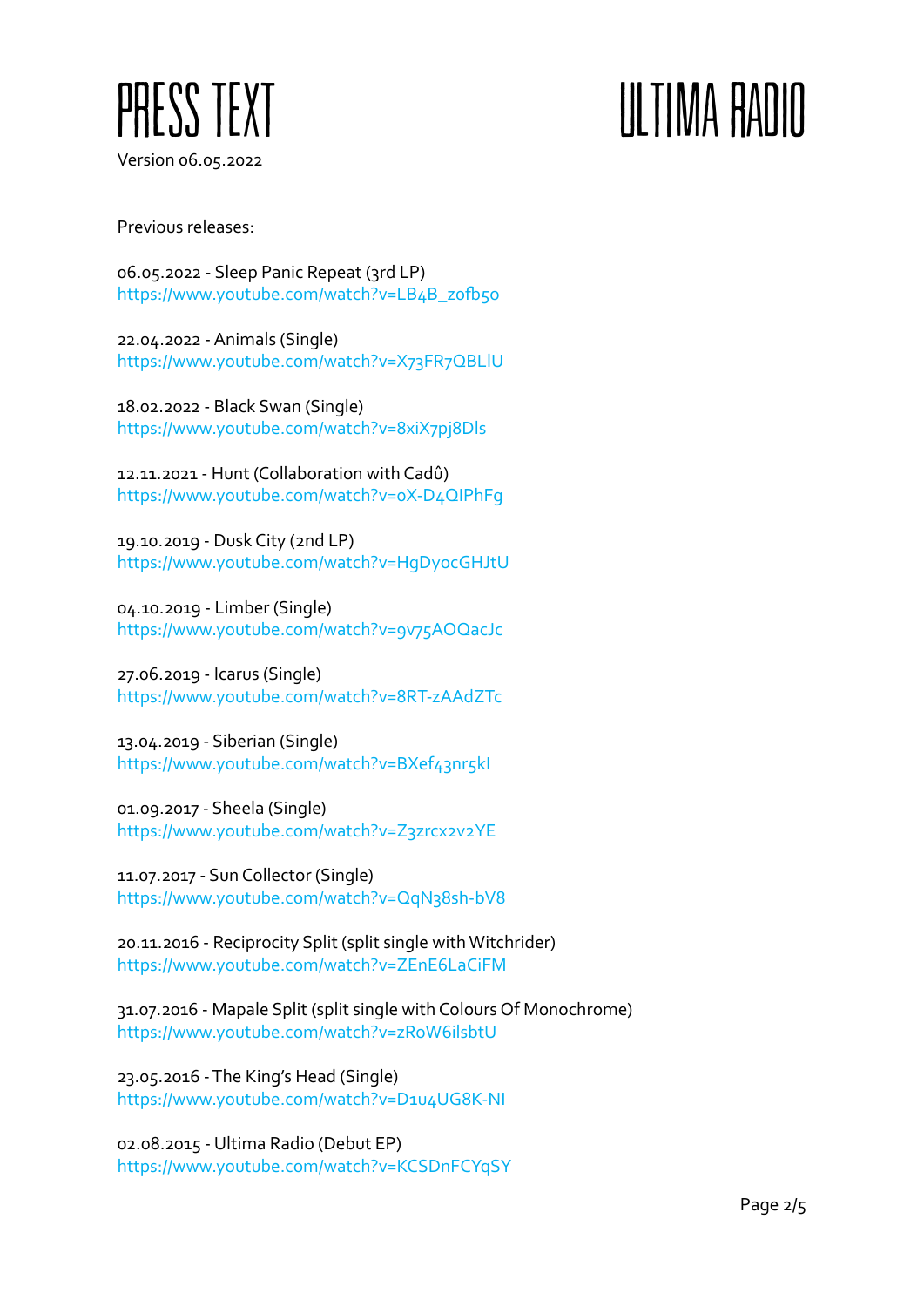

## ULTIMA RADIO

Selected mentions:

RADIO FM4 "An album that is definitely among the best recent releases. Incredible sound, artful songwriting…"

SLAM MAGAZINE "Dusk City is insane, in terms of dynamic, content, songwriting and emotions"

ROCK TIMES "…I've rarely seen a project that allows influences and impulses from all directions with such consistency as Ultima Radio does."

**STORMBRINGER** "…currently one of the most exciting bands of Austria…"

VISIONS "Passionately orchestrated, clean but not sterile, this is how the world is collapsing here."

BEATBLOGGER "Dystopia, perfect in form, has rarely sounded so wholesome."

CRYPT GUARD "Ultima Radio have mastered the ebb and flow of loud and quiet as well as the push and pull of groove and staccato."

HOOKED ON MUSIC "Dusk City is an intelligent, urban rock theater with power, pressure, depth and content."

APOCALYPSE LATER "Ultima Radio sound like themselves, which is a trick that many bands still haven't figured out after decades of activity."

SUBTEXT "Ultima Radio impress with a unique sound that differentiates them from the rest of the mass."

KLEINE ZEITUNG "Ultima Radio manage to create a suspenseful piece of work, especially with its subtle nuances and pedantic arrangements."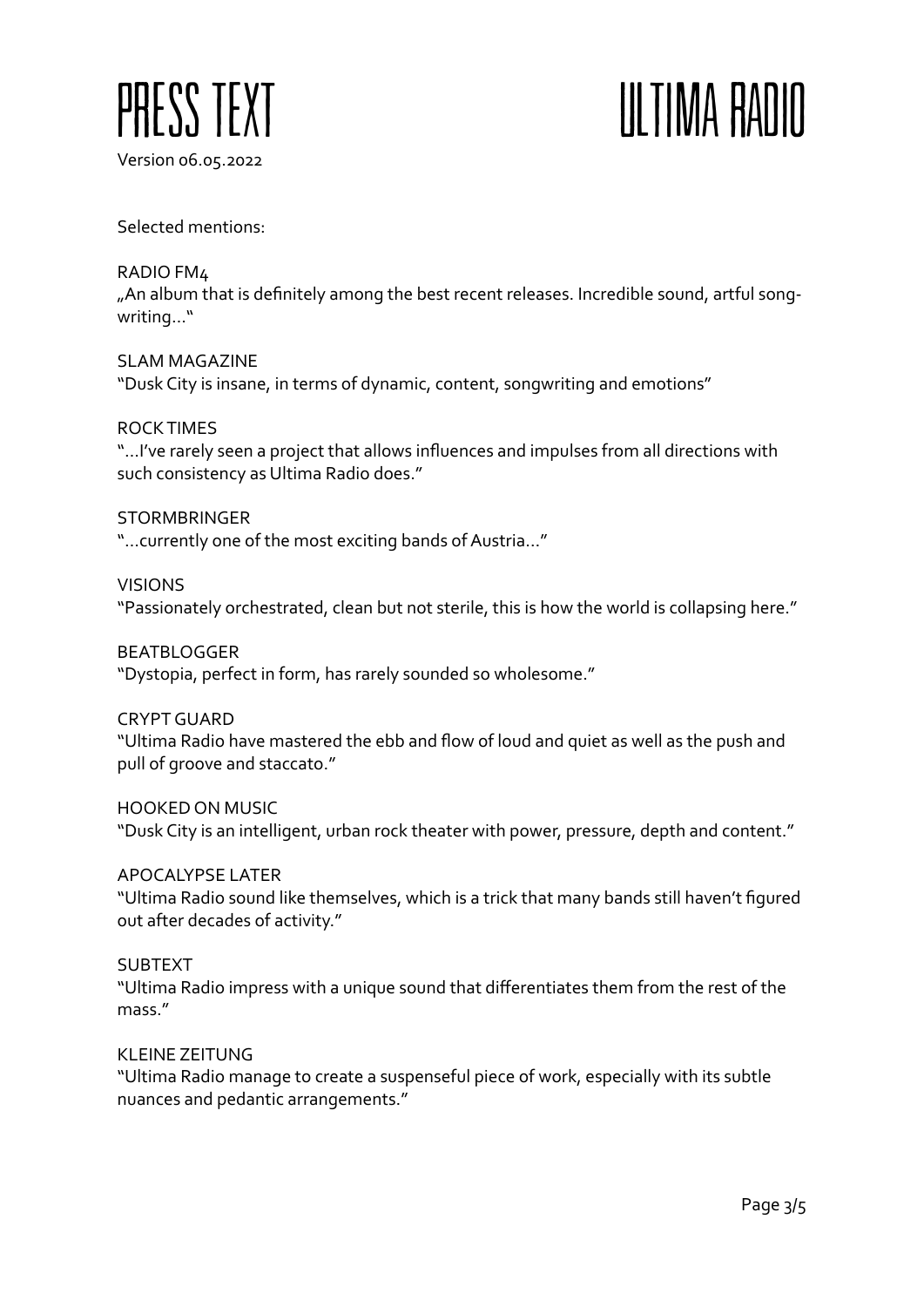

## ULTIMA RADIO

Press videos:

06.05.2022 - Full Album Performance 2022 https://www.youtube.com/watch?v=LB4B\_z0fb5o

26.01.2020 - Live Video EPK 2018 https://www.youtube.com/watch?v=lf7TjABfvLQ

21.05.2018 - Live Video EPK 2018 https://www.youtube.com/watch?v=WAtx74c0l20

Current members:

Zdravko Konrad – Vocals Julian Jauk – Guitar, Vocals Benjamin Krause – Guitar Bernd Hausegger – Bass Paul Krassnitzer – Drums David Hucek - Live Sound

Previous members:

Stefan Scherer - Bass Christian Alltag - Bass Bernhard Hadriga - Bass Peter Namdar – Drums Gürel Baltali – Drums Kevin Prügger - Live Sound